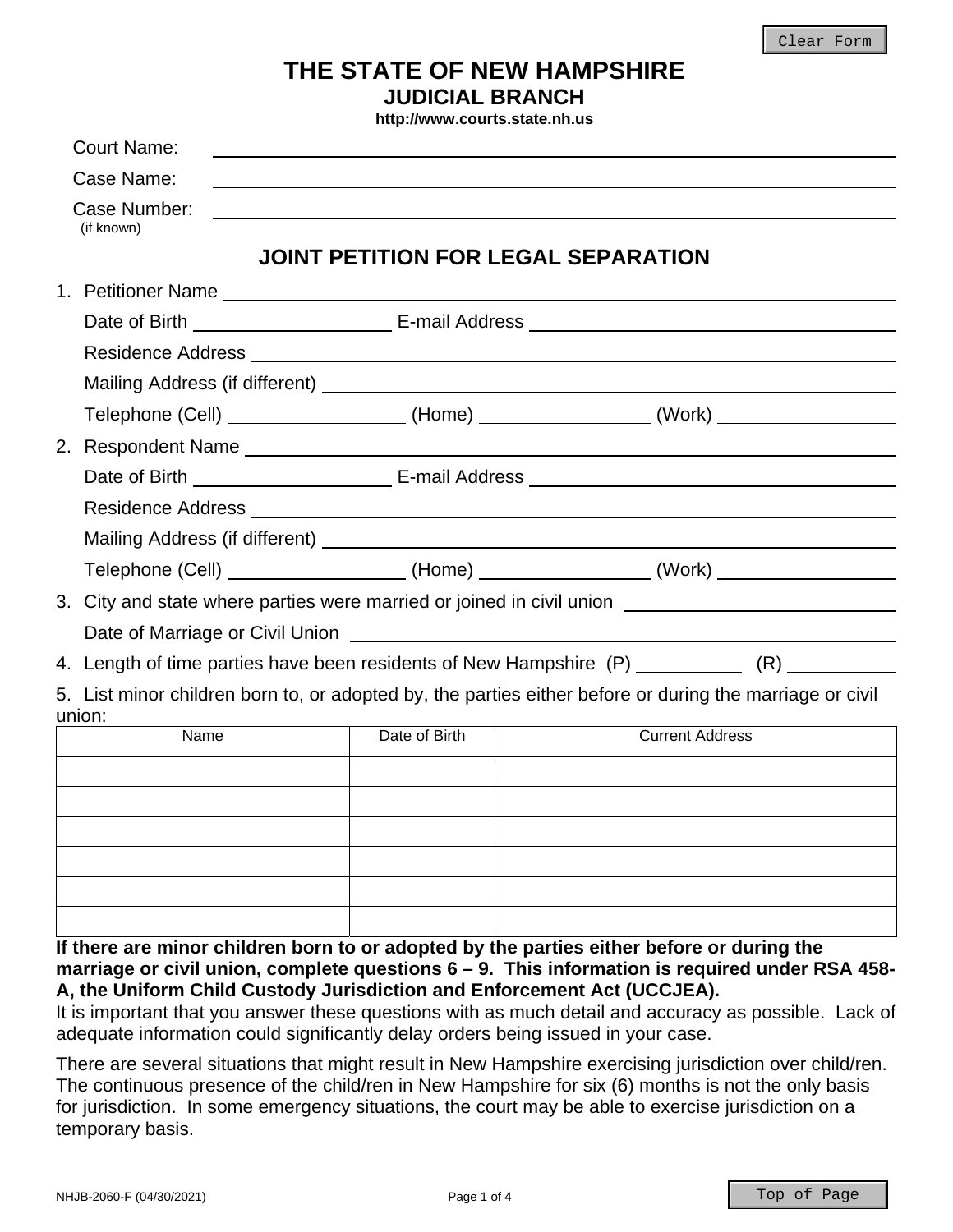**Case Name:** 

**Case Number:** 

### **JOINT PETITION FOR LEGAL SEPARATION**

6. List the places where the minor child/ren of the parties has/have lived in the last **five (5) years** and the names of the people they lived with at that time, if you know. Start with where the child lives now and work backward in time.

| Dates   | Town/City, State | Parent(s)/Caretaker | <b>Current Address/Contact</b> | Which     |
|---------|------------------|---------------------|--------------------------------|-----------|
| From/To |                  |                     | Address of Parent/Caretaker    | Child/ren |
|         |                  |                     |                                |           |
|         |                  |                     |                                |           |
|         |                  |                     |                                |           |
|         |                  |                     |                                |           |
|         |                  |                     |                                |           |

#### **If more space is needed, attach Extra Page (Form NHJB-2656-FP).**

#### **I have attached Form NHJB 2656-FP because additional space was needed.**

| 7. Are there any person(s), not a party to this proceeding, who have physical custody of the child/ren |  |  |
|--------------------------------------------------------------------------------------------------------|--|--|
| or who claim to have custody, physical custody or parenting time rights? $\Box$ Yes $\Box$ No          |  |  |
| If $\cos \theta$ is the second (a) and addressed at $\sin \theta$ and $(\alpha)$ .                     |  |  |

If yes, list name(s) and address(es) of person(s):

## 8. Check one of the following:

 $\Box$  I have not participated in any court case(s) concerning the custody, visitation, parenting time or placement of the child/ren in this or any other state.

**OR**

 I **have** participated in court case(s) concerning the custody, visitation, parenting time or placement of the child/ren in this or any other state. I have participated in the following:

| _  . _ . _ _ . |              |          |                     |
|----------------|--------------|----------|---------------------|
| Name of Court  | <b>State</b> | Case No. | Date of Court Order |
|                |              |          |                     |
|                |              |          |                     |
|                |              |          |                     |
|                |              |          |                     |

9. Are there any actions for enforcement, or proceedings relating to domestic violence, domestic relations, protective orders, marriage dissolution, paternity, legitimation, custody, parental rights and responsibilities, termination of parental rights, adoption, juvenile, or other proceedings in any court in any state affecting any children named in this petition or parents of those children?  $\Box$  Yes  $\Box$  No If yes, complete the following:

| Name of Court | <b>State</b> | Case No. | Type of Court Case |
|---------------|--------------|----------|--------------------|
|               |              |          |                    |
|               |              |          |                    |
|               |              |          |                    |
|               |              |          |                    |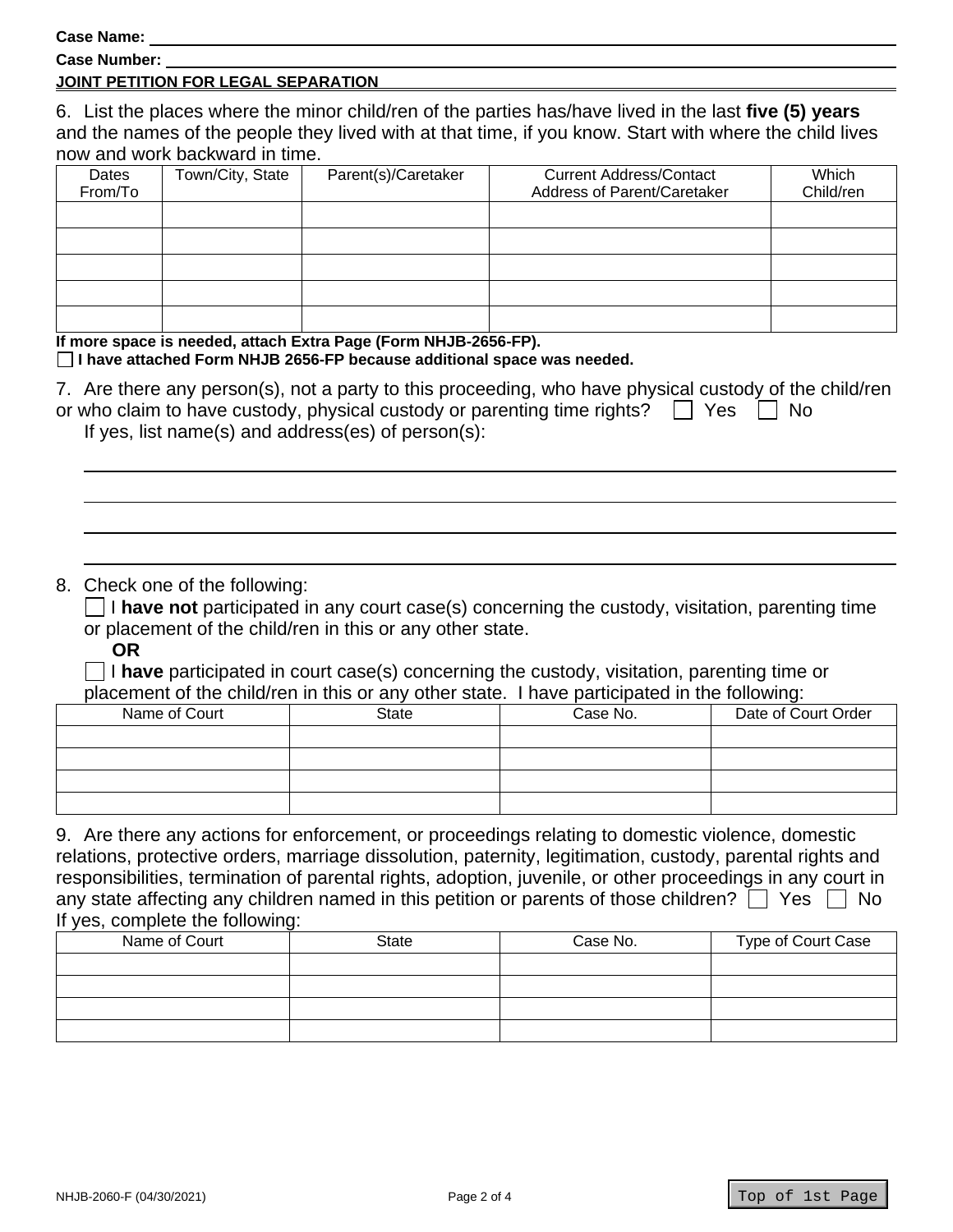| Case Name:                                                                                                                                                                                                                                                                                                                                                                                                                                                                                                                                                                                                             |
|------------------------------------------------------------------------------------------------------------------------------------------------------------------------------------------------------------------------------------------------------------------------------------------------------------------------------------------------------------------------------------------------------------------------------------------------------------------------------------------------------------------------------------------------------------------------------------------------------------------------|
| <b>Case Number:</b>                                                                                                                                                                                                                                                                                                                                                                                                                                                                                                                                                                                                    |
| JOINT PETITION FOR LEGAL SEPARATION.                                                                                                                                                                                                                                                                                                                                                                                                                                                                                                                                                                                   |
| 10. Please check one of the following regarding public assistance.<br>No public assistance (TANF) is now being or has within the last 6 months been provided, nor is<br>medical assistance (Medicaid) presently being provided, for any minor child of the parties.<br>The N. H. Department of Health and Human Services is providing or has provided within the<br>last 6 months public assistance (TANF) and/or medical assistance (Medicaid) for a minor child<br>or children of the parties. If you check this box, you must mail copies of this petition and the<br>Personal Data Sheet (NHJB-2077-F) to DHHS at: |
| New Hampshire Department of Health and Human Services<br>Bureau of Child Support Services - Legal Unit<br><b>129 Pleasant Street</b><br>Concord, NH 03301                                                                                                                                                                                                                                                                                                                                                                                                                                                              |
| 11. To the knowledge of the parties, is either party pregnant?<br>Yes<br>No                                                                                                                                                                                                                                                                                                                                                                                                                                                                                                                                            |
| 12. Do the parties own real estate jointly?<br>Yes<br><b>No</b><br>Does the petitioner own real estate individually?<br><b>No</b><br>Yes<br>Does the respondent own real estate individually?<br>Yes<br>No                                                                                                                                                                                                                                                                                                                                                                                                             |
| 13. The cause for legal separation is: (Check one or both)<br>Irreconcilable differences have developed that have caused the irremediable breakdown of the<br>marriage or civil union.<br>Other:                                                                                                                                                                                                                                                                                                                                                                                                                       |
|                                                                                                                                                                                                                                                                                                                                                                                                                                                                                                                                                                                                                        |
| 14. Requests for court orders:<br>A. TEMPORARY. The parties respectfully request that the Court issue temporary orders on any<br>of the following issues. (Check all that apply). A temporary order is in effect until the legal<br>separation is granted.<br>Child support<br>$\Box$ Parenting Plan<br>Use of personal property and payment of debt<br>$\Box$ Alimony<br>$\Box$ Use of family home $\Box$ Other:                                                                                                                                                                                                      |
| B. FINAL. The parties respectfully request that the Court grant a legal separation, equitably<br>divide personal property, real estate, debts and obligations of the parties, and issue a final<br>order approving or establishing the following (Check all that apply):<br>A parenting plan which describes the parties' parental rights and responsibilities relating to<br>minor children;<br>Child support obligations for any minor children;<br>Alimony;<br>Any other relief which may be appropriate;                                                                                                           |
| Other: University of the Charles of the Charles of the Charles of the Charles of the Charles of the Charles of the Charles of the Charles of the Charles of the Charles of the Charles of the Charles of the Charles of the Ch                                                                                                                                                                                                                                                                                                                                                                                         |